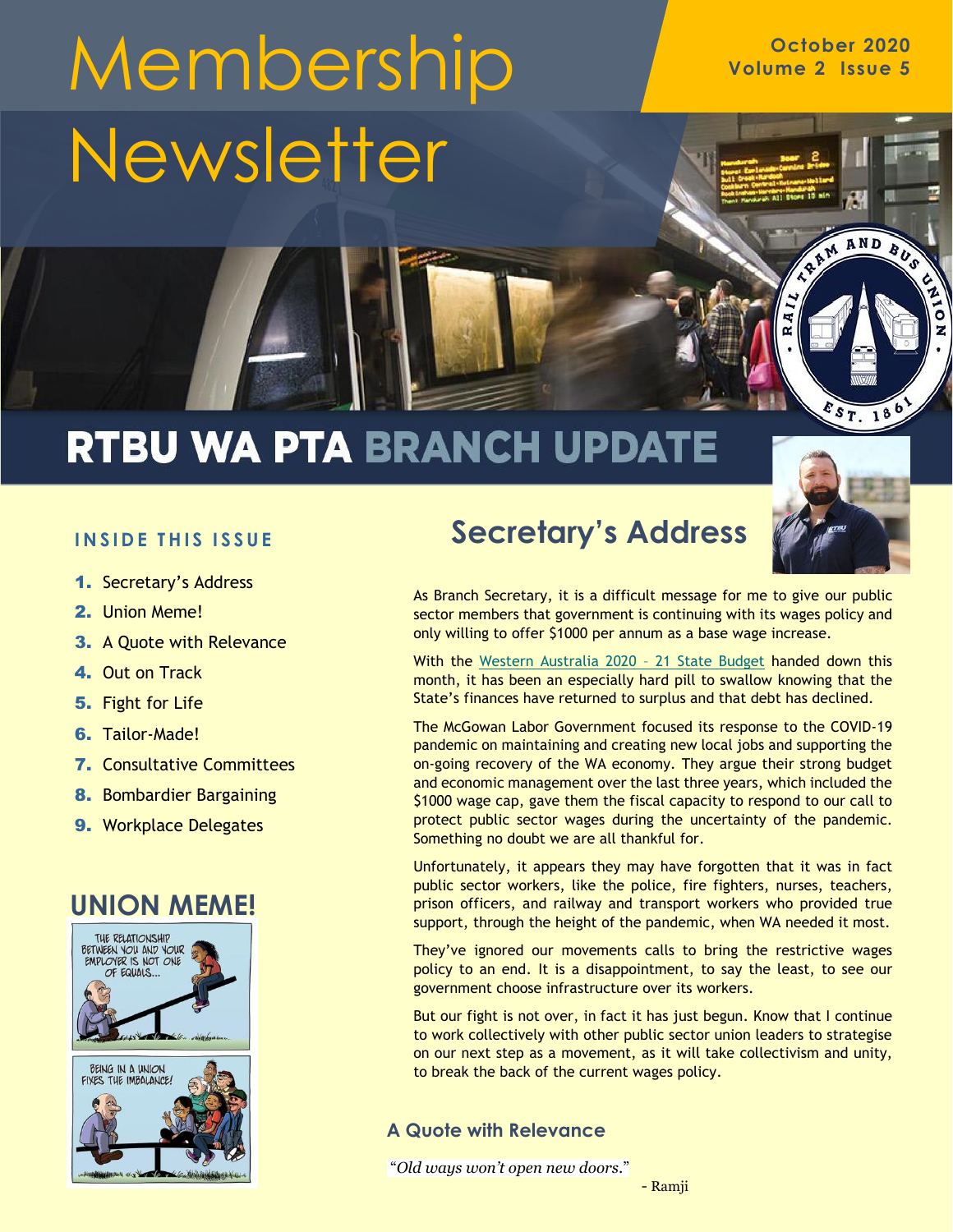#### **Membership Newsletter**

#### **Out on Track**

*by Joshua Dekuyer*

**RTBU WA PTA BRANCH UPDA** 

Below are just **some** of the recent and current issues/matters dealt with by our Union:

- Attended a meeting with the Transport Minister, and the PTA's General Manager and Managing Director, to discuss concerns with the 'late night' trains.
- Supported numerous members through discipline investigations, including drafting responses to allegations, achieving successful penalty decisions for all.
- Responded to emails, filtered calls, and gave advice to countless members on a range of topics and issues.
- Worked on and created the 'Log of Claims' for TransWA, EDI and TTO Driver bargaining.
- Continued work with National Office and the WA Branch on the rules, plan, and structure of an amalgamated RTBU in Western Australia.
- Attended numerous different meetings with DMIRS, Public Sector Union leaders, UnionsWA and the Labor Party to discuss wages policy, election asks, and alike.
- Attended steering committee meetings for "The Public Good" campaign.
- Continued lobbying the government to see contracted services such as those provided by RMC, MSS, EDI, and Spotless brought back in-house.
- Conducted numerous site visits at stations, lines, and depots to meet with members.
- Attended a demonstration of, provided feedback on, and negotiated the multimilliondollar Workforce Management System (WFM) being rolled out in 2021.
- Created information sheets on 'The Public Sector', 'Wages Policy' and "Bargaining' to assist bolstering members understanding of each topic.
- Referred and managed members interaction with industrial, family, and workers/criminal compensation lawyers.
- Commenced Enterprise Bargaining Agreements for TransWA and EDI Bombardier.
- Completed the WA PTA Branch report to be tabled at National Executive.
- Assisted and guided the process of elections for rostering representatives, cab committees and alike.
- Reviewed, gave feedback, and caused change to PTA policies/procedures.

#### **Fight for Life** *by Joshua Dekuyer*

Every worker has a right to come home at the end of the day. Tragically, we saw a number of workers in WA this month killed on the job. This is why we attended the 'Fight for Life' rally at Solidarity Park on Tuesday the 20<sup>th</sup> of October 2020 in support of workers everywhere in this country.

Our Union and a number of members attended in solidarity with leaders and rank and file members from all Unions across WA. It was a great turnout, all who attended simply wanted to see a fair and safe workplace for every single worker. We must stop workplace deaths and hold people who kill a worker to account for their greed and indifference to the lives of working West Australians.

In a perfect demonstration of the **'Power of Union'** the new Work Health and Safety Bill, pushed by UnionsWA, was passed in the upper house 2 days later which will soon deliver a substantial improvement on the model WHS Act in key areas such as union rights, increased rights for workers to cease work, additional duties on employers and industrial manslaughter provisions. This will act as a deterrent and ensure all workplaces focus on improving safety culture. A win for all workers in WA.

*"Continued lobbying of government to see contracted services such as those provided by RMC, MSS, EDI, and Spotless brought back in-house."*

#### **THE POWER OF UNION**





**Page 2**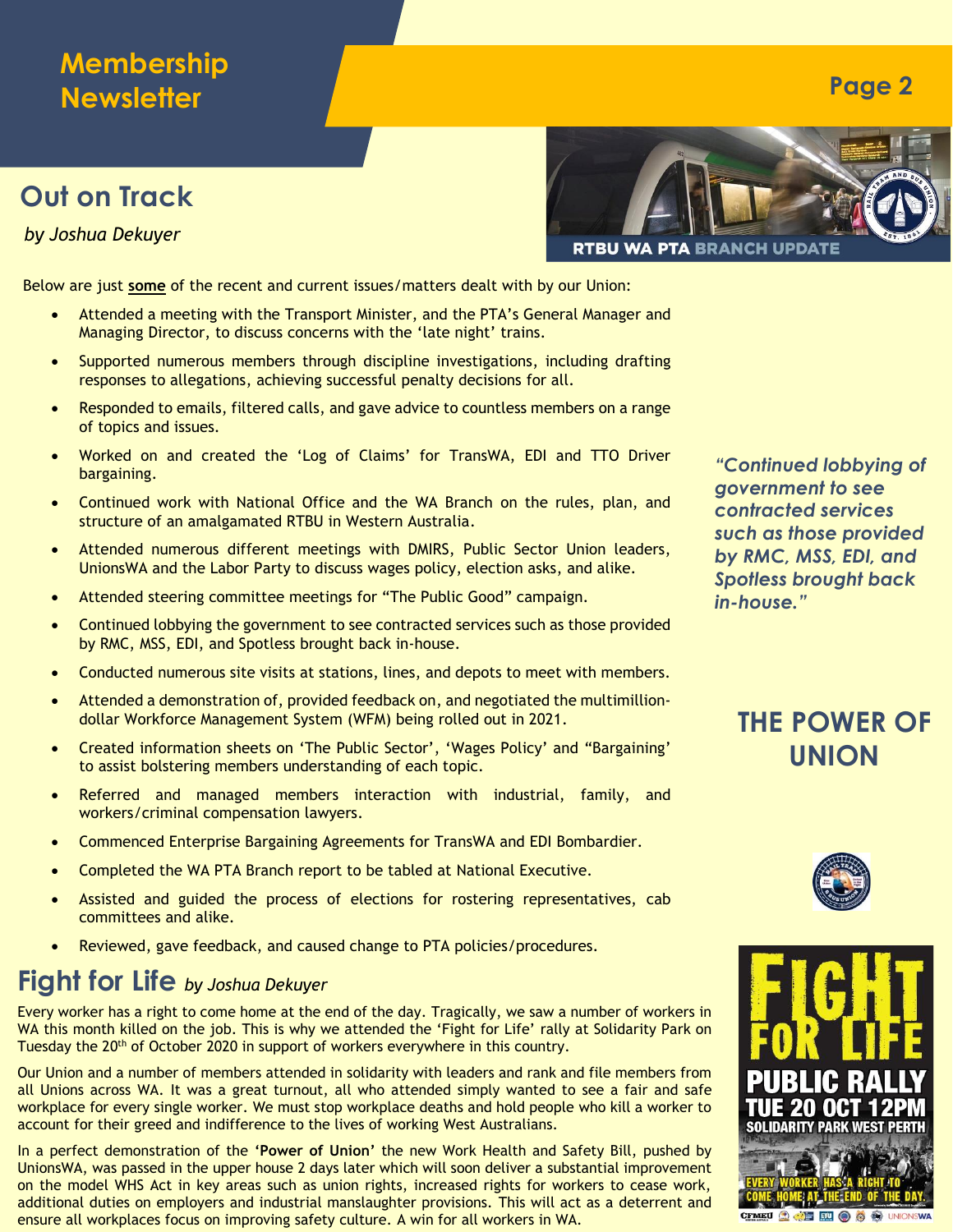For those of you who may be unaware, the PTA is stepping away from RAPS and into the future of rostering. Our Union has been instrumental in the push for the PTA to consider the latest technology available to modernise its operations. What started as an 'off the cuff' comment made by our Union two years ago has resulted in the PTA partnering up with 'Trapeze' to engage their proven, tailor-made, rail specific technology.

The PTA, as a rail operator, is required to manage complex services with unique criteria, conditions, rules, and regulations, which is tough to do both manually and cost effectively. Through the Workforce Management (WFM) technology architecture and strategy, that Trapeze offers, the PTA saw opportunity to increase efficiency and improve planning, day of operations and service delivery.

Trapeze's WFM solution provides the tools necessary to streamline daily tasks to save time and cost through using built-in system algorithms to incorporate rule set definitions and conditions, from EBA and FAID scores to training, qualifications, and knowledge compatibility to better manage shifts and employees. This is why what we do as Union is so important, as the rules from agreements, and supplementary documents, such as rostering instructions, will 'become' those algorithms. Our continued negotiation and safeguarding of these agreements and surrounding documents are therefore paramount.

Having had my first demonstration of the WFM system this month I have seen first-hand how the technology will positively impact employee work-life balance through access to workforce management via mobile devices, enabling members to self-manage shifts, view rosters, notify of attendance, manage shift swaps and leave requests, and sign-on/sign-off remotely.

More importantly to some, I can see how the system, which will first be rolled out to TTO Drivers early 2021, will become a 'game-changer' in the fair and equitable building of operational rosters. When it comes to the allocation of overtime, weekend shifts, stand by shifts and alike, the system has inbuilt parameters to ensure a level playing field. With 90% of the 'personality' being removed from rostering, time to adjust will be needed, but like my above quote says, "*Old ways won't open new doors*".

I am though glad that is not just me that sees the benefit of this system. TTO Driver roster representatives and workplace delegates were recently provided a demonstration of the WFM system and unanimously were pleased with the systems capabilities. Like anything there will always be teething issues and kinks that will need to be ironed out, but we continue to work collaboratively with the PTA to ensure the best outcome for the membership.

After the system is rolled out for TTO drivers, Transit Officers and Customer Service will follow, with TransWA and N&I to be last. I will keep you updated as WFM progresses and I look to forward to the future!

**POWER OF UNION**

The Trapeze Enterprise Workforce Management Solution



*"I can see how the system, which will first be rolled out to TTO Drivers early 2021, will become a 'gamechanger' in the fair and equitable building of operational rosters"*